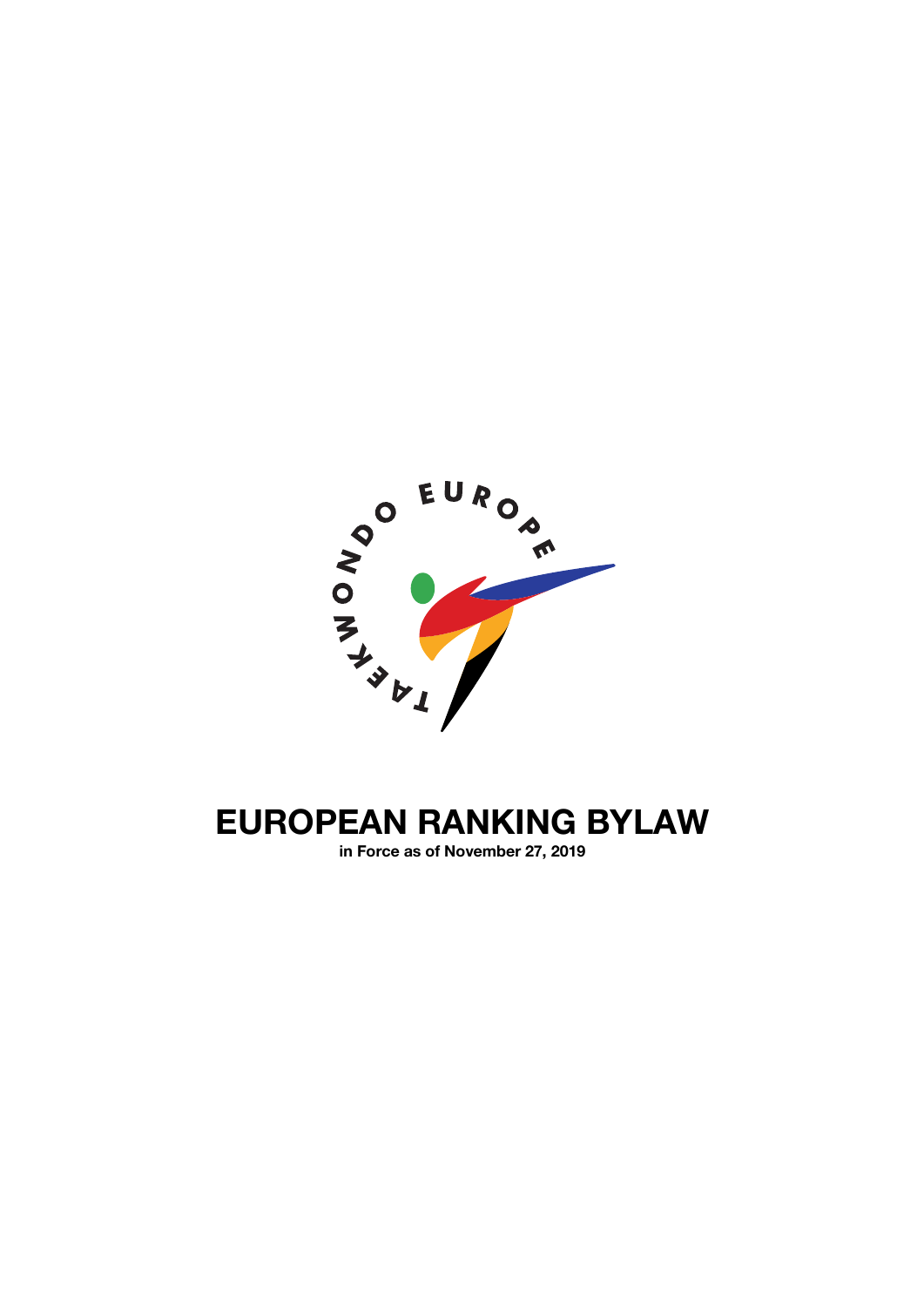# **European Ranking Bylaw: Table of Contents**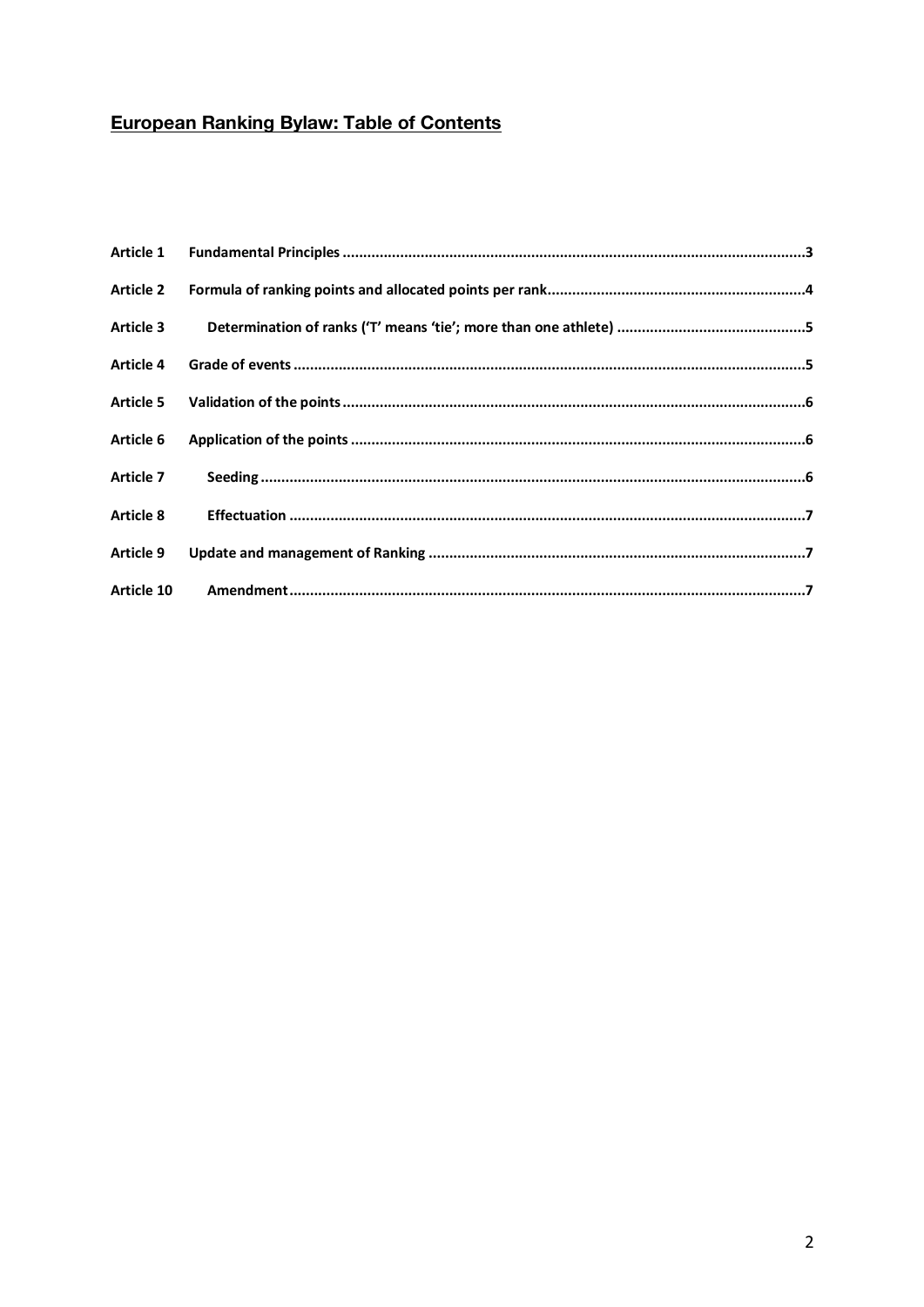- 1. The European Ranking system shall be applied to all WTE approved WT promoted and recognized championships or to the events determined by WTE, provided that the championships are organized in compliance with WT Competition Rules under supervision of the WT Technical Delegate, on an individual basis in the ten (10) weight categories for Cadets and Junior that are defined in the WT Competition Rules. If no WT Technical Delegate is appointed for the Cadet and Junior events, WTE shall have the authority to appoint a Technical Delegate for that purpose.
- 2. European Ranking shall be published in one document: WTE European Ranking. WTE European Ranking is the ranking of ten (10) cadet and junior weight categories for both men and women.
- 3. When an athlete competes in WT promoted or recognized tournaments: European Ranking: Points earned by athletes are allocated to the European Ranking Weight Categories in which he/she competes at the WT recognized event. WTE will publish a ranking for each weight category and it is possible for an athlete to be ranked in several categories.
- 4. For athletes participating at Youth Olympic Weight Category events, the allocation of points at these events can be determined for a period of one month prior to the event using the online system for the Global Athlete Licence according to the following table:

| YOUTH OLYMPIC WEIGHT TO WT JUNIOR WEIGHT DIVISIONS |                        |                         |               |  |
|----------------------------------------------------|------------------------|-------------------------|---------------|--|
|                                                    | <b>Men's division</b>  | <b>Women's division</b> |               |  |
| <b>Youth Olympic</b>                               | <b>Junior division</b> | <b>Youth Olympic</b>    | <b>Junior</b> |  |
| Under 48                                           | Under 45 kg            | Under 44                | Under 42 kg   |  |
|                                                    | Under 48 kg            |                         | Under 44 kg   |  |
| Under 55                                           | Under 51 kg            | Under 49                | Under 46 kg   |  |
|                                                    | Under 55 kg            |                         | Under 49 kg   |  |
| Under 63                                           | Under 59 kg            | Under 55                | Under 52 kg   |  |
|                                                    | Under 63 kg            |                         | Under 55 kg   |  |
| Under 73                                           | Under 68 kg            | Under 63                | Under 59 kg   |  |
|                                                    | Under 73 kg            |                         | Under 63 kg   |  |
| over 73                                            | Under 78 kg            | Over <sub>63</sub>      | Under 68 kg   |  |
|                                                    | Over 78 kg             |                         | Over 68 kg    |  |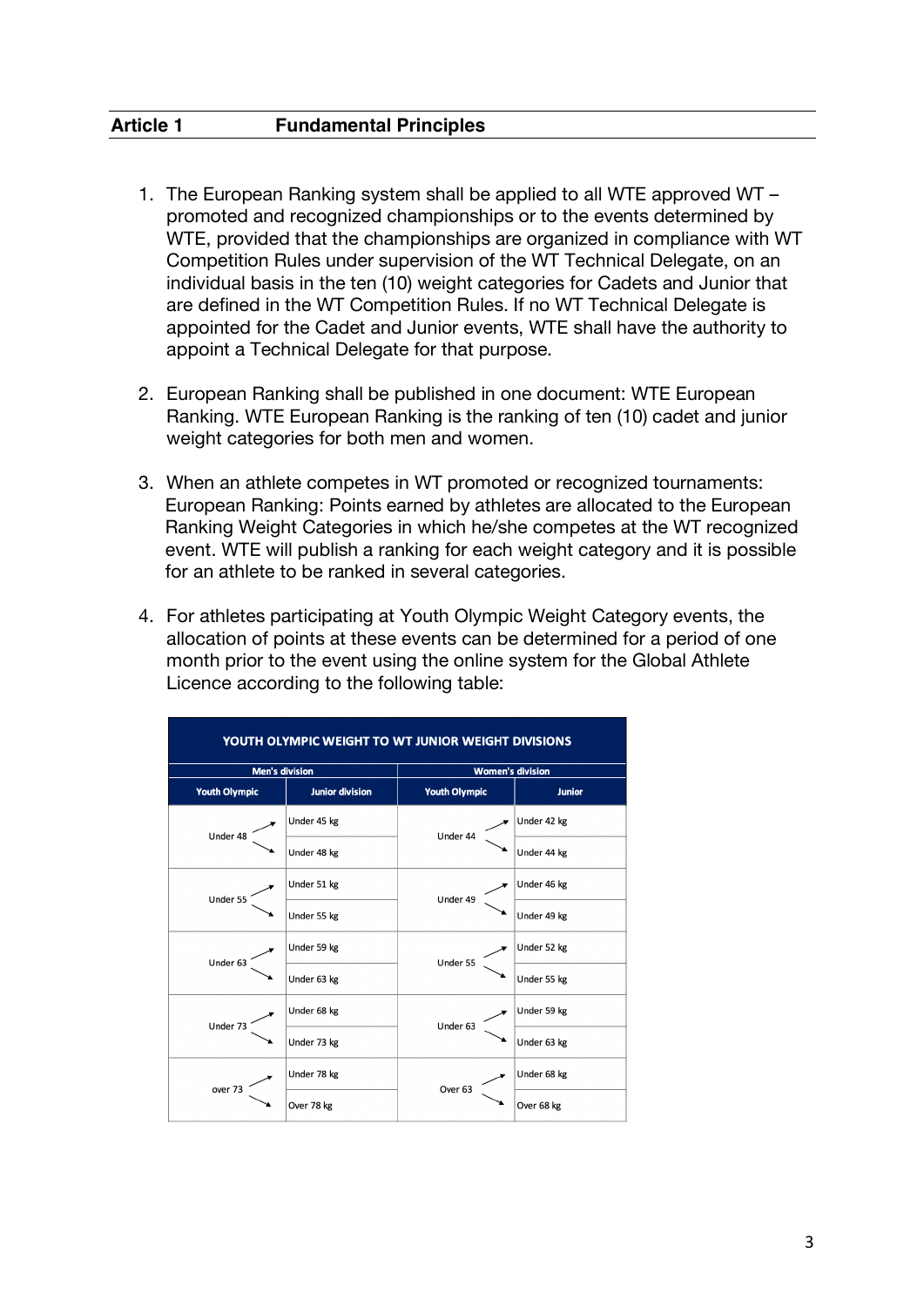5. Ranking points will only be earned in the weight division the athlete participates in and cannot be transferred to another weight division, with the exception of Article 1.4.

## **Article 2 Formula of ranking points and allocated points per rank**

1. The points shall be awarded according to the following formula:

A: Points received according to the rank at the WT/WTE-promoted or recognized Cadet or Junior championships

B: Grade of pertinent championships

 $A \times B$  = Final Points

- 2. Allocated points per rank:
- a. The 1st ranked athlete shall receive 10 points.
- b. The 2nd ranked athlete shall receive 60% of the points awarded to the 1st ranked athlete (i.e. 6 points).
- c. The 3rd ranked athlete shall receive 60% of the points awarded to the 2nd ranked athlete (i.e. 3.6 points).
- d. The 4th (5th in case of elimination tournament) ranked athlete shall receive 60% of the points awarded to the 3rd ranked athlete (i.e. 2.16).
- e. The 5th (9th in case of elimination tournament) ranked athlete shall receive 70% of the points awarded to the 4th ranked athlete (i.e. 1.512). From this point on, an athlete shall receive 70% of the points awarded to the athlete ranked higher than him or her.
- f. Points will be rounded-up to two (2) decimal places (e.g. 94.235 will be recorded as 94.24).
- g. Ranking points shall be awarded to the certain ranked athletes as follows:
	- a. At G1 and G2 events, athlete must win minimum one match to earn ranking points, and won by bye or DSQ shall not be count as a win

| Rank                               | G <sub>1</sub> | G <sub>2</sub> | G4    | G8    | G12    | G20    |
|------------------------------------|----------------|----------------|-------|-------|--------|--------|
| 1 <sup>st</sup> placed contestant  | 10.00          | 20.00          | 40.00 | 80.00 | 120.00 | 200.00 |
| 2 <sup>nd</sup> placed contestant  | 6.00           | 12.00          | 24.00 | 48.00 | 72.00  | 120.00 |
| 3rd placed contestants             | 3.60           | 7.20           | 14.40 | 28.80 | 43.20  | 72.00  |
| 5 <sup>th</sup> placed contestants | 2.16           | 4.32           | 8.64  | 17.28 | 25.92  | 43.20  |
| 9 <sup>th</sup> placed contestants | 1.51           | 3.02           | 6.05  | 12.10 | 18.14  | 30.24  |
| 17 <sup>th</sup> placed contestant | 1.06           | 2.12           | 4.23  | 8.47  | 12.70  | 21.17  |
| 33rd placed contestant             | 0.74           | 1.48           | 2.96  | 5.93  | 8.89   | 14.82  |
| 65 <sup>th</sup> placed contestant | 0.52           | 1.04           | 2.07  | 4.15  | 6.22   | 10.37  |

b. In accordance with Ranking Point Chart by Grade as below: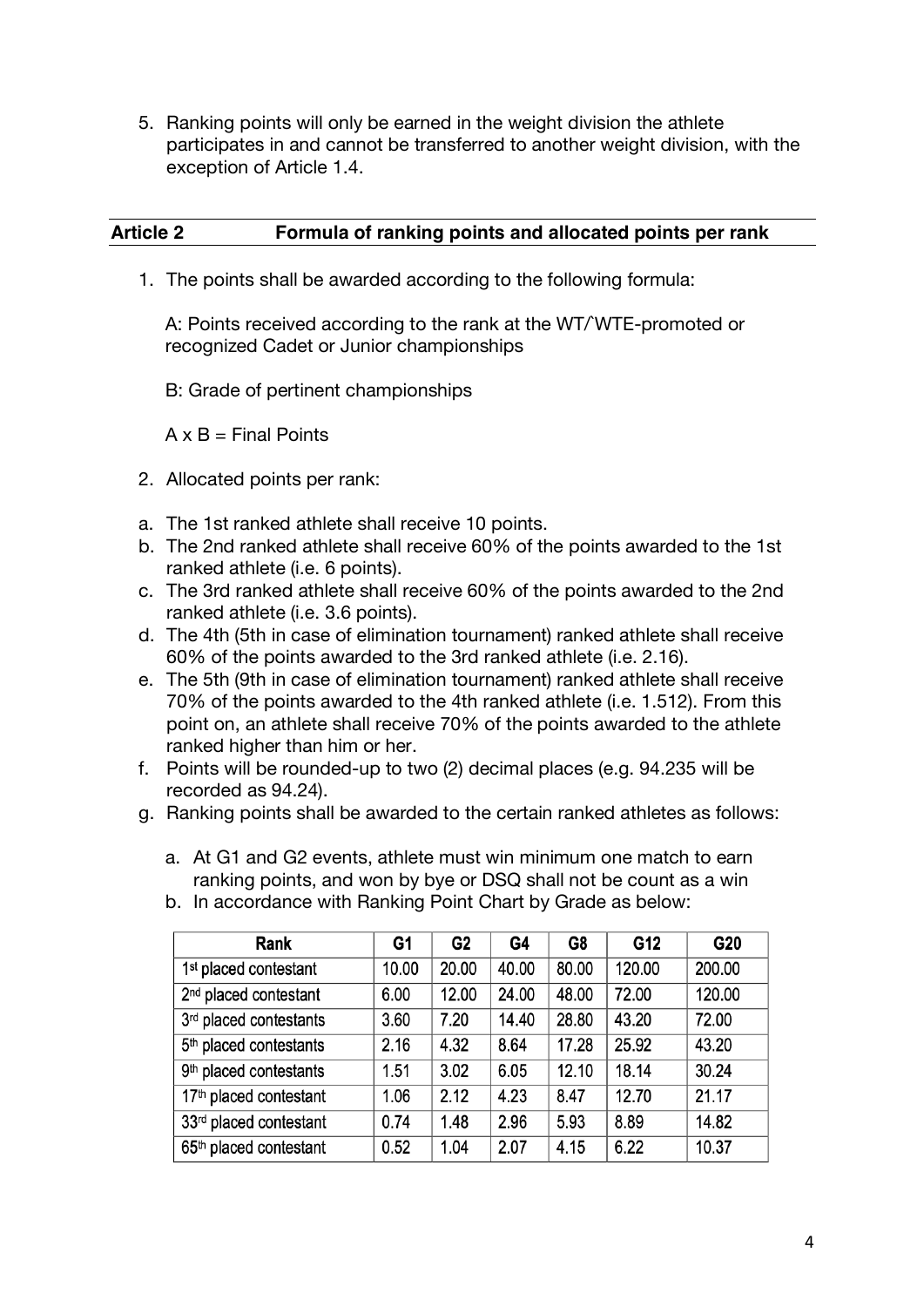### **Article 3 Determination of ranks ('T' means 'tie'; more than one athlete)**

WT-promoted championships

- 1st: winner of final, 2nd: loser of final
- T-3: Losers to finalists at semi-final
- T-5: Losers of quarter-final
- T-9: Losers at round of 16
- T-17: Losers at round of 32 and soon

#### **Article 4 Grade of events**

- 1. Criteria of grading events are as follows.
	- a. Number of participants and countries
	- b. Composition of eligible International Referees
	- c. Organizing Committee's abidance by WT Competition Rules
	- d. Overall operation of tournaments
	- e. Venue facilities
	- f. Successful submission of the report
	- g. General comments of Technical Delegate
- 2. The grades of all WT-promoted championships and recognized tournaments shall be published on the official WTE Web site at the beginning of each year.
- 3. The Technical Delegate assigned for the pertinent championship shall evaluate the championships in accordance with the evaluation criteria, and submit the report to the WTE Secretary General and Sport & Event Management Department within two (2) working days after the completion of the championship.
- 4. The WTE President shall determine or may empower the Secretary General to determine the grade of the championship upon the evaluation and recommendation of the Technical Delegate and the report submitted by Organizing Committee.

| <b>GRADE</b>  | <b>EVENT</b>                                                                                                                                                   |
|---------------|----------------------------------------------------------------------------------------------------------------------------------------------------------------|
| 20            | Youth Olympic Games                                                                                                                                            |
| 12            | World Taekwondo Championships                                                                                                                                  |
| 6             | European Junior Championships (2 year cycle)                                                                                                                   |
|               | European Cadet Championships (1 year cycle)                                                                                                                    |
| $\mathcal{P}$ | President's Cup, Multi Games, European Championships<br>Youth Olympic Weight Categories and all other G2<br>events that are indicated by WTE as level 2 events |
|               | WT G1 Tournaments with Cadet and Junior categories<br>and other international tournaments approved by WTE                                                      |

5. Grade of events is as follows: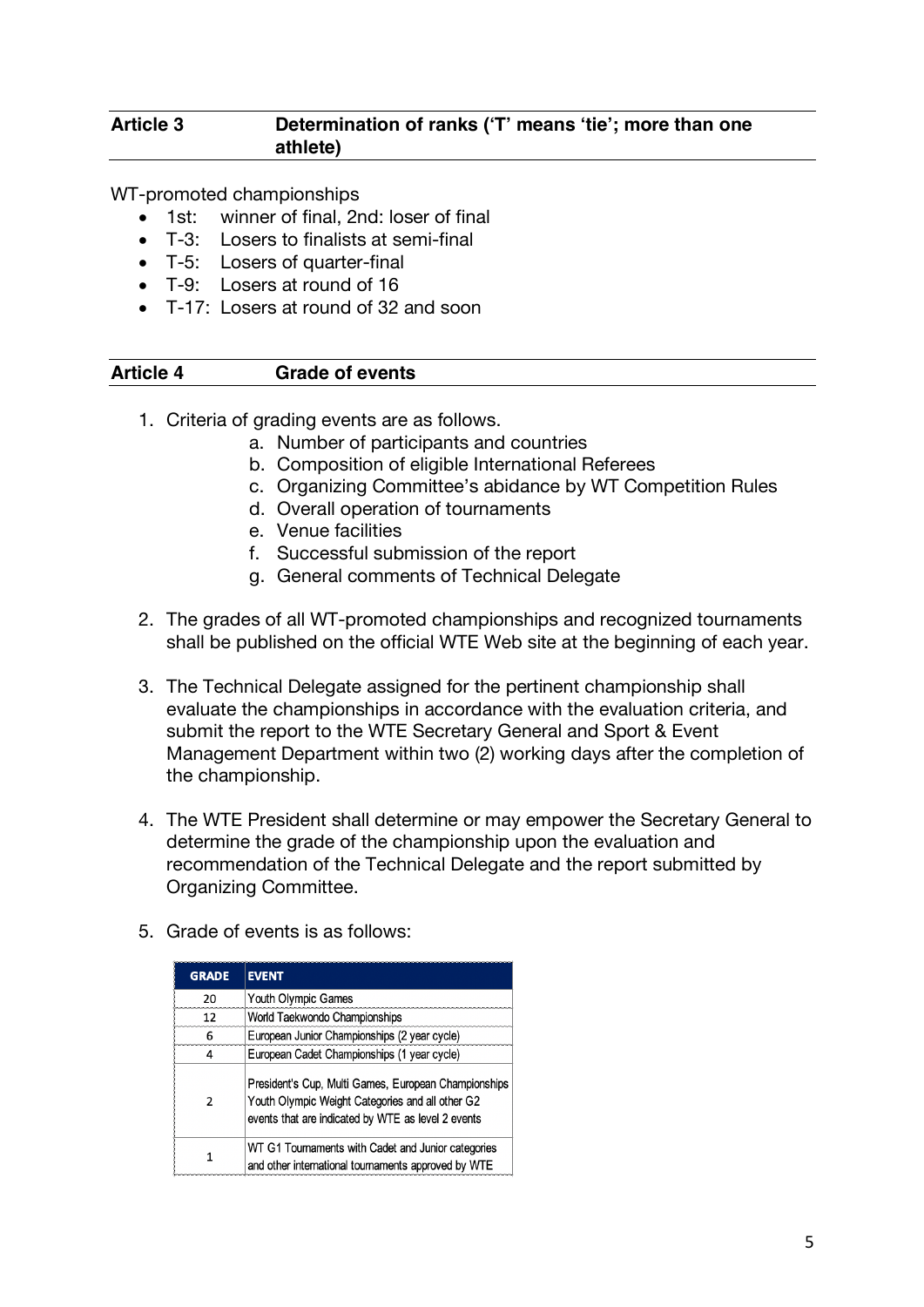### **Article 5 Validation of the points**

- 1. The awarded points shall only be valid for maximum three (3) years, starting from November 28, 2019 and will be reviewed every year. This process is continuous (rolling), i.e. new points awarded to an athlete will be subjected to its own three-year cycle. The official ranking can always be found in the WTE website, and the WTE will officially announce the European ranking on the 10<sup>th</sup> of every month.
- 2. Athletes are eligible to earn ranking points from the year they turn into a Cadet or Junior athlete. However, as soon as the athlete is ineligible to participate in the that age division (i.e. turns from Cadet athlete into Junior athlete or from Junior athlete into Senior athlete) the results and ranking points earned by the athlete will be removed from the rankings.
- 3. During a three-year term, points will be deducted after each completed year by 25% of the initial points. The deduction will be made at the end of the month when the points were earned and the remaining points will be valid and count for the ranking from the first day of the following month.

Example: Points earned at Turkish Open in February, 2019 will be deducted by 25% on February 28 each year. By February 28, 2022 the points earned at Turkish Open 2020 will be deducted by 75%.

4. In the event that an athlete obtains points in one weight category and then obtains points in another weight category in different events, the pertinent athlete will be ranked in the respective weight category, resulting that the same athlete being ranked in more than one weight category.

| <b>Article 6</b> | Application of the points |
|------------------|---------------------------|
|                  |                           |

- 1. The Organizing Committee shall submit tournament reports (template provided by the GMS team) to the GMS team within 2 working days after completion of the pertinent tournament for reflection of the ranking points in the WTE European Ranking.
- 2. Ranking points shall only be applied when Technical Delegate approves official results and submits official WTE results and participation spreadsheet to the WTE no later than two (2) days following the end of the tournament

| <b>Article 7</b> | <b>Seeding</b> |
|------------------|----------------|
|------------------|----------------|

1. In the following events, certain number of athletes in Cadet and Junior categories shall be seeded on the basis of their ranking: